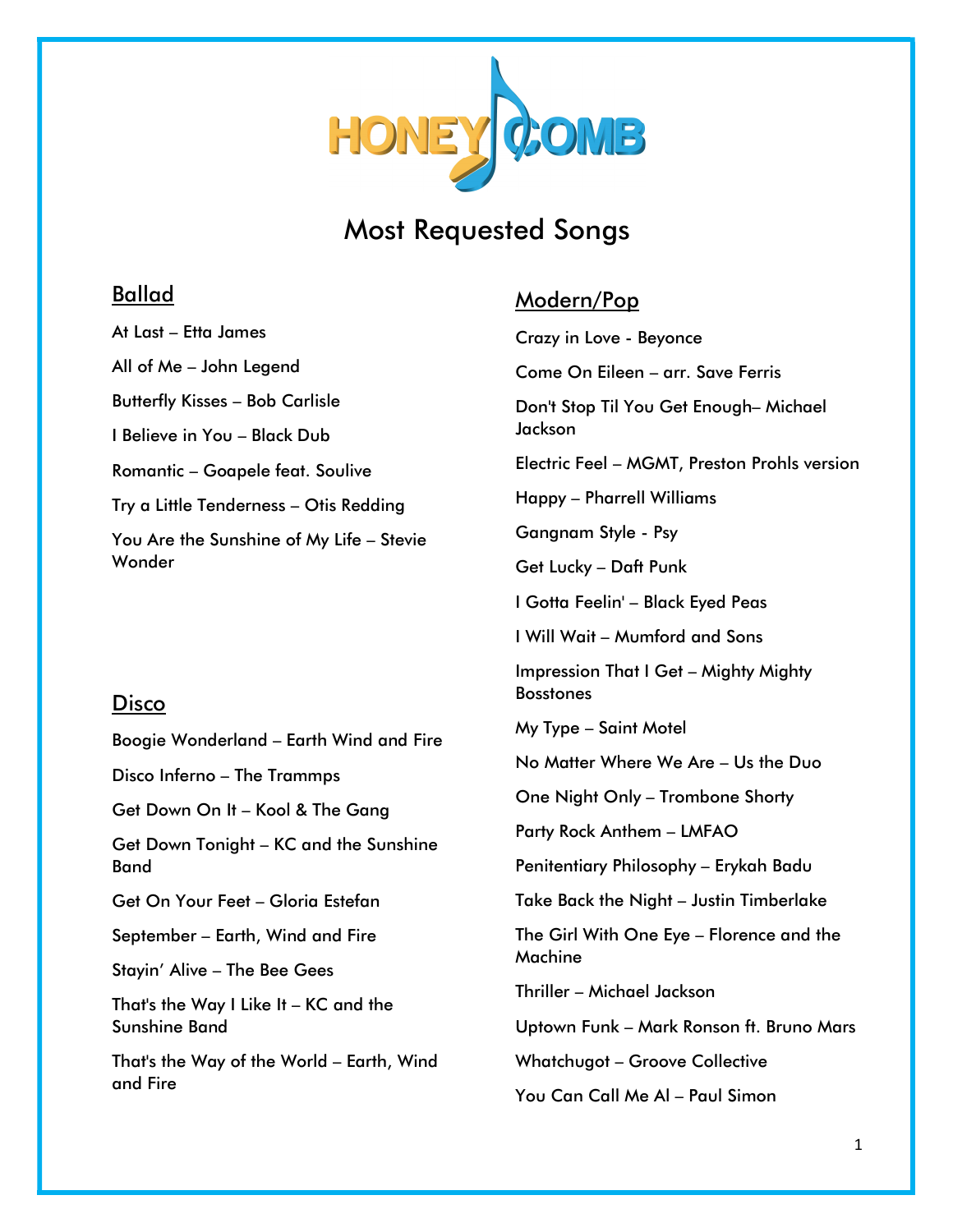

# Most Requested Songs

## Funk

Brick House – The Commodores Cut the Cake – Average White Band Do To Me – Trombone Shorty I Can't Go For That – Hall and Oates If You Want Me To Stay – Sly and the Family Stone Jungle Boogie – Kool & The Gang Play That Funky Music – Wild Cherry She's a Bad Mama Jama – Carl Carlton So I Got to Groove – Tower of Power Soul With a Capital S – Tower of Power The Craziest Thing – Trombone Shorty What Is Hip? - Tower of Power

#### **Instrumental**

Ba Duey Duey – Big Sam's Funky Nation Big Ole Booty – Big Sam's Funky Nation Cineramascope – Galactic Hurricane Season – Trombone Shorty The Chicken/Soul Intro – Jaco Pastorius

#### Rock

Don't Stop Believin' - Journey

Love Has Something Else To Say – Tedeschi Trucks Band

Love Shack – The B-52s

Lucretia MacEvil – Blood Sweat and Tears

#### **Other**

Birds of a Feather - Phish Buona Sera – Louis Prima (Tango/Swing) Cupid – Amy Winehouse (Reggae) Hold On – Wilson Philips Horizontal Mambo – Here Come the Mummies (Latin) I Loved Her First - Heartland Is This Love – Bob Marley (Reggae) The Yellow Rose of Texas – Mitch Miller (Folk) This Must Be the Place – Talking Heads